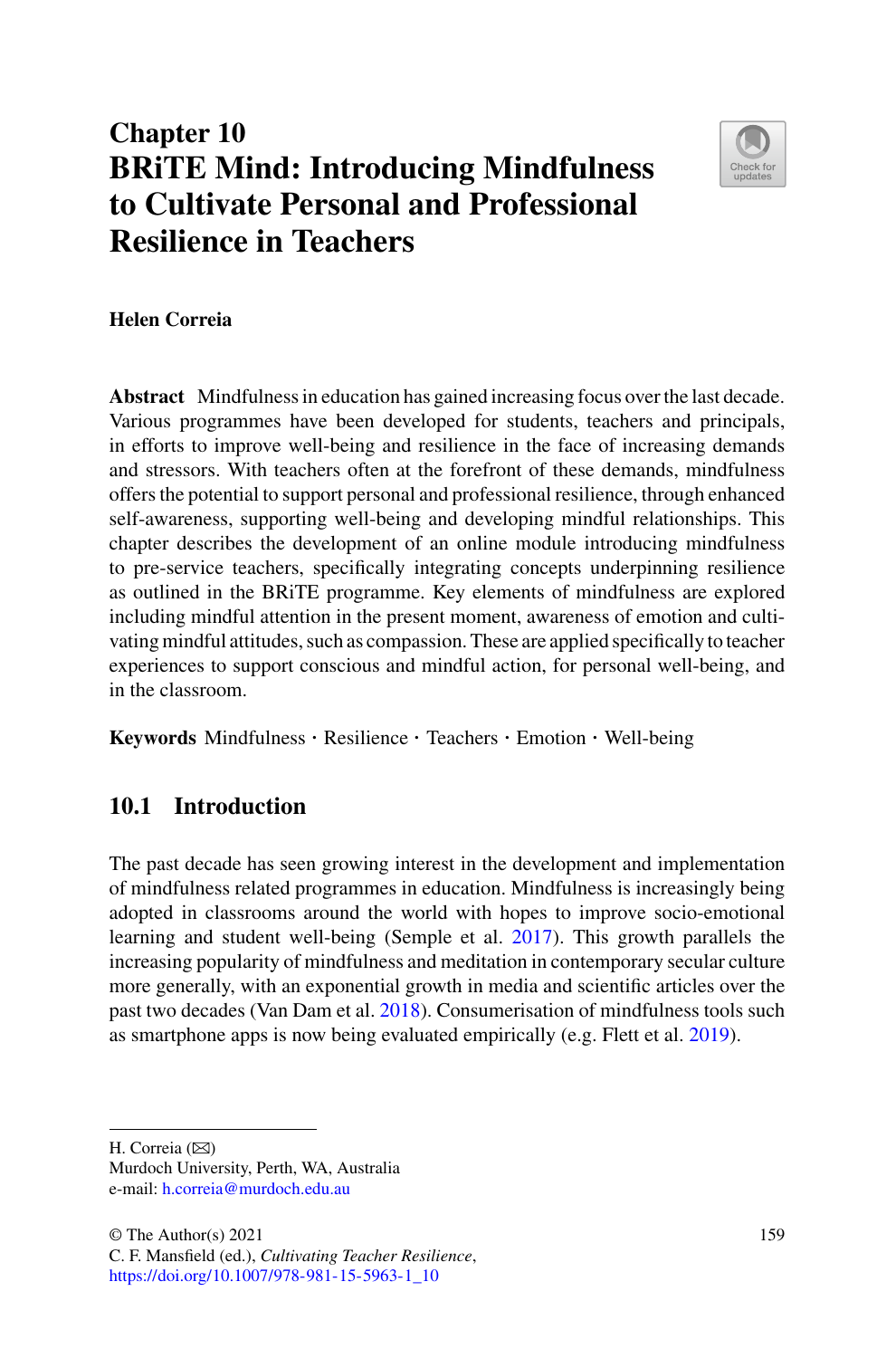The concept of "mindfulness" historically, has its roots in Eastern traditions, defined in many ways. One commonly used definition highlights paying attention, intentionally and on purpose, with awareness of the present moment, in a non-judgemental way (Kabat-Zinn [1994\)](#page-14-0). Similarly, others have identified common elements that include, firstly, present moment awareness, and secondly, the quality or orientation of that awareness (Bishop et al. [2004\)](#page-12-0). These qualities include, for example, non-judgemental acceptance and non-reactivity (e.g. Baer et al. [2006;](#page-12-1) Blanke and Brose [2017\)](#page-12-2) or care and discernment (e.g. Shapiro [2009\)](#page-15-2). Mindfulness has also been described as a set of meditation practices, a type of skill, a mode of knowing and a way of being (Alper [2016\)](#page-12-3), which are especially supported by formal mindfulness practices. Siegel et al. [\(2016\)](#page-14-1) distinguish between being in a *mindful state*, in which we experience moment to moment awareness in a way that allow us to practice openness, acceptance, kindness, *mindful traits*, which are more enduring characteristic ways of being.

Typically, mindfulness-based interventions include various types of practices, such as meditations, which are intended to consciously induce mindful states. Underpinning these practices are emotional and attentional regulation strategies, aimed to support physical well-being and emotional balance (Lutz et al. [2008\)](#page-14-2). Mindfulnessbased interventions such as *Mindfulness*-*Based Stress Reduction* (MBSR), rather than meditation practice alone, typically include additional psychoeducation and contemplative enquiry to support awareness and insight as the basis for change. Within educational contexts the term *mindfulness training* is also used to describe more general programmes. Mindfulness training is used here to encompass the broad range of interventions and general programmes that purport to use mindfulness as a foundation.

In school environments, the experience of educator stress and burnout in teachers is recognised with the potential for mindfulness to support resilience in these contexts (Jennings and DeMauro [2017\)](#page-13-1). Here, mindfulness training may lead to several key areas of integration for teachers including self-care, professional reflexivity and transforming student learning (Shapiro et al. [2016\)](#page-15-3). The rise in awareness and popularity of mindfulness tools also suggests the need for accessible information about mindfulness and its relevance and application for teachers. Importantly, mindfulness principles support trans-contextual ways of being, equally applicable and meaningful in cultivating resilience in both professional environments and in personal life. The development of an online module as part of the *Building Resilience in Teacher Education* (BRiTE) (Mansfield et al. [2016;](#page-14-3) see Chap. 3) programme is described here as an example. This chapter will begin by exploring the empirical literature on mindfulness interventions in school environments and its relevance to developing resilience for teachers. It will also provide an overview of BRiTE Mind, an online module introducing mindfulness through the BRiTE programme, and the ways in which it is intended to support key BRiTE concepts.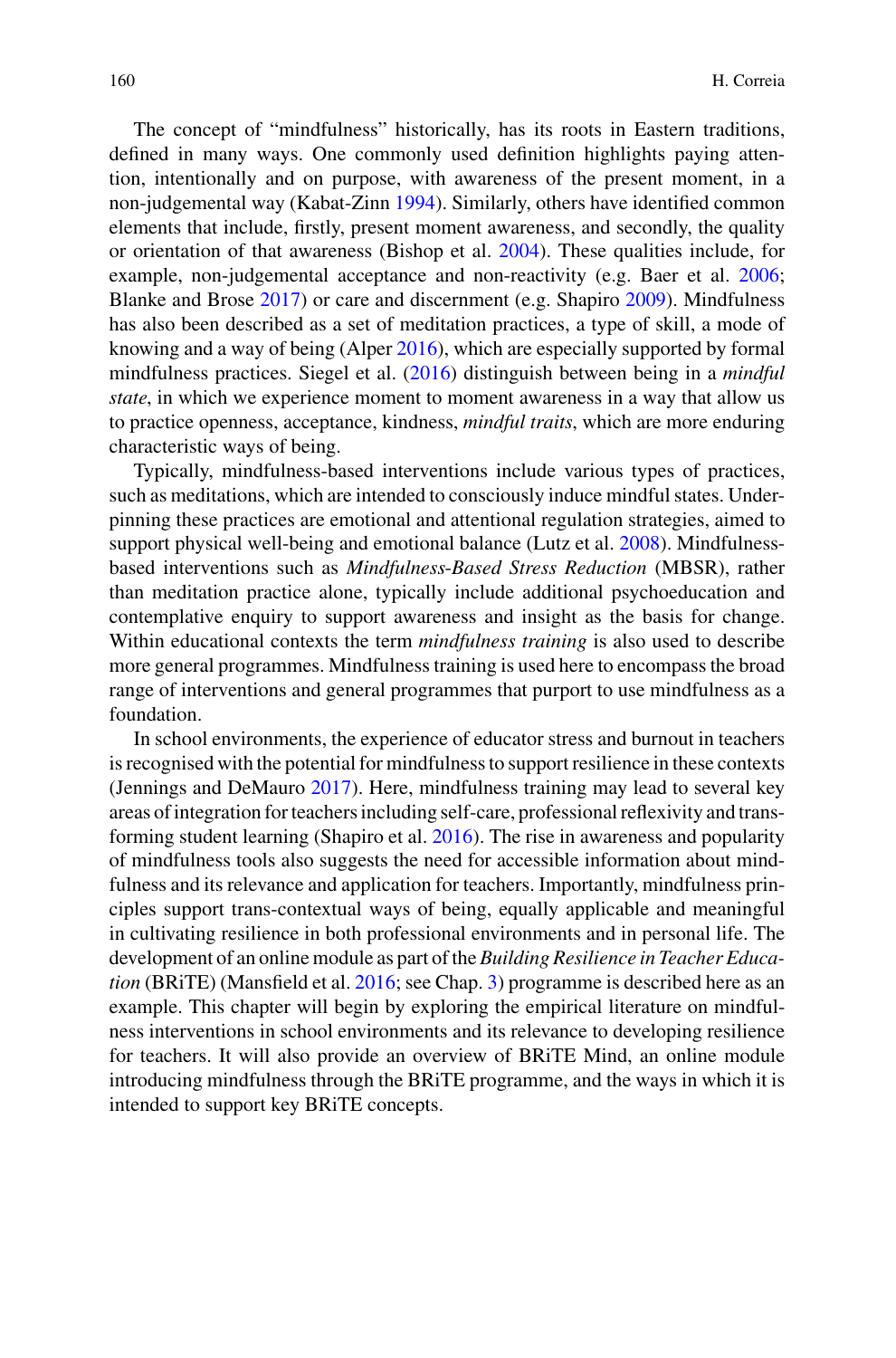# **10.2 The Impact of Mindfulness Training on Students and Teachers**

In educational contexts, the major focus of potential benefits has been student programmes. The expansion of contemporary mindfulness follows earlier research in medicine and psychology demonstrating positive outcomes of mindfulness-based interventions such as MBSR (Van Dam et al. [2018\)](#page-15-1), initially developed for pain conditions, and subsequently adapted to support mental health and well-being more broadly. For students, the increased implementation of programmes and empirical research in the area have prompted several reviews and meta-analyses over the last decade (e.g. Meiklejohn et al. [2012;](#page-14-4) Zenner et al. [2014;](#page-15-4) Maynard et al. [2017;](#page-14-5) McKeering and Hwang [2019;](#page-14-6) Šouláková et al. [2019\)](#page-15-5). While these reviews have been mixed in finding support for improved academic outcomes, there is more consistent support for potential benefits for elementary and high-school-aged students in socio-emotional processes and well-being.

Despite the potential benefits, a range of authors recognise the limitations in the research, such as absence of school-collected academic or behavioural outcome data (Felver et al.  $2016$ ), or the cultural context in which mindfulness is implemented (Long et al. [2018\)](#page-14-7). All reviews recognise the need for higher quality, appropriately powered studies, that explore longer term outcomes, consistent with more recent critiques of mindfulness-based intervention research more generally (Van Dam et al. [2018\)](#page-15-1). Considerable work is needed empirically to evaluate specific programmes (Semple et al. [2017\)](#page-15-0) and establish consistent findings to inform evidence-based practice (McKeering and Hwang [2019\)](#page-14-6). Further, some authors have also recognised the limitations of programme implementation focused solely on students, instead advocating for multilevel integrated interventions that support both students and teachers (Meiklejohn et al. [2012\)](#page-14-4).

With teachers often at the forefront of increasing demands and stressors, the potential benefits of mindfulness have been promoted by a range of authors for teachers and teacher resilience (e.g. Jennings [2015a\)](#page-13-3) as well as in teacher education (e.g. Zimmerman [2018\)](#page-15-6). Even prior to mindfulness training, increased levels of trait mindfulness in teachers have been associated with reduced symptoms of distress, occupational stress and burnout (Braun et al. [2019\)](#page-12-4) and classroom quality such as emotional support (see e.g. Jennings [2015b;](#page-13-4) Molloy Elreda et al. [2019\)](#page-14-8). In addition to teacher resilience, Siegel et al. [\(2016\)](#page-14-1) also suggest that mindful teachers facilitate student resilience through mindful relationships founded in Presence, Attunement, Resonance, and Trust (PART). This potential has resulted in the development of tailored mindfulness-based teacher professional development programmes such *Cultivating Awareness and Resilience in Education* (CARE) *for Teachers* (Jennings et al. [2013\)](#page-14-9) as well as mindfulness training more generally. A recent review also suggested potential benefits with pre-service teachers (Birchinall et al. [2019\)](#page-12-5). Empirical research of mindfulness training has evaluated impact on both personal and professional outcomes.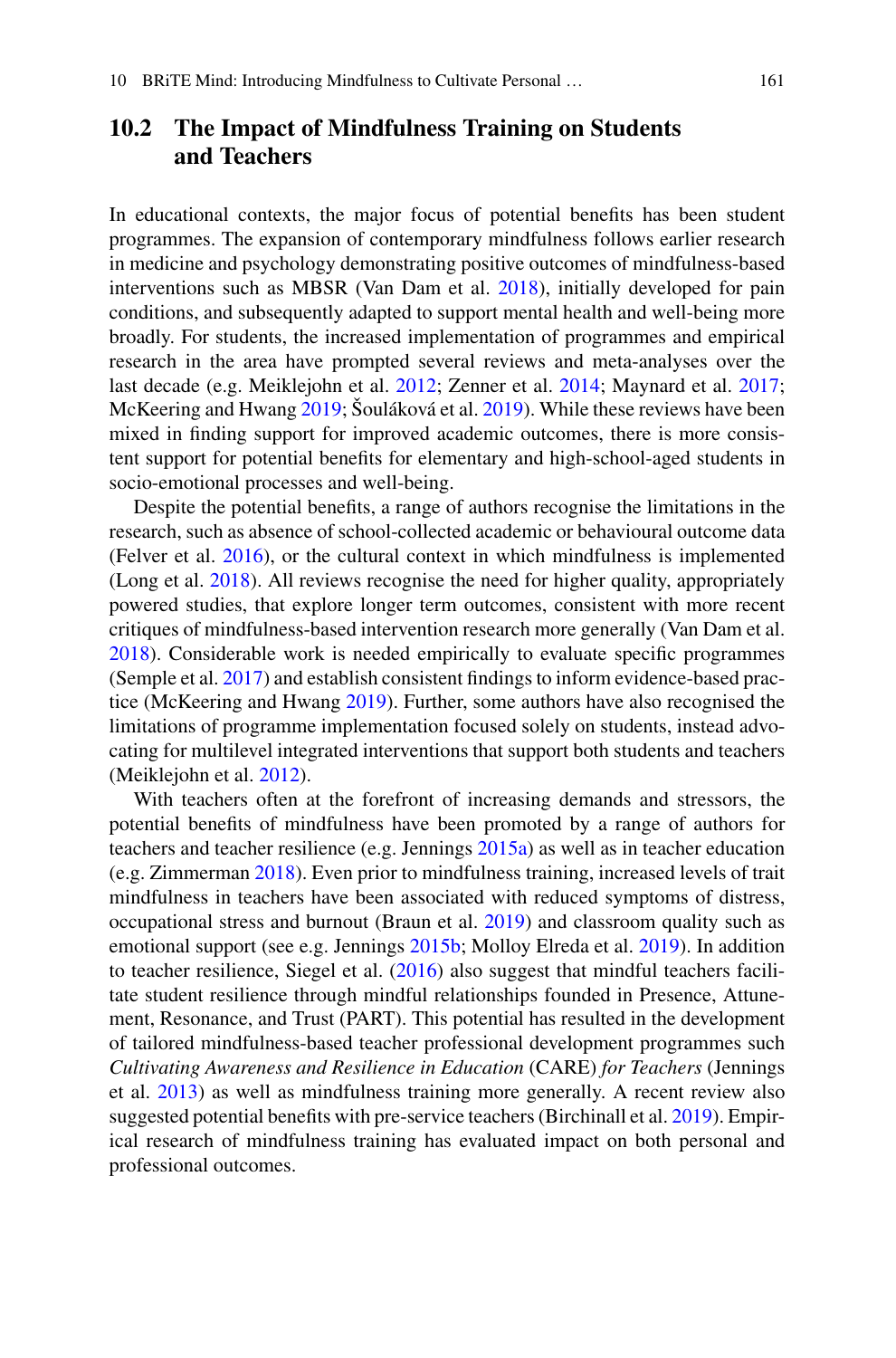In terms of personal outcomes for teachers, positive benefits of mindfulness training have included reduced self-reported symptoms of psychological stress and improved well-being (e.g. Benn et al. [2012;](#page-12-6) Hwang et al. [2017;](#page-13-5) Roeser et al. [2013;](#page-14-10) Todd et al. [2019\)](#page-15-7). Studies with pre-service teachers have found mixed results, reporting that mindfulness training compared to control group showed improvements in well-being (Hue and Lau [2015\)](#page-13-6) and emotional clarity and emotion regulation (Kerr et al. [2017\)](#page-14-11) but neither found significant reductions in stress, although mindfulness was predictive of symptoms of stress, depression and anxiety (Hue and Lau [2015\)](#page-13-6). Another study by Garner et al. [\(2018\)](#page-13-7) found that breathing awareness meditation infused with social-emotional learning demonstrated improved emotional competence compared with a control group of breathing awareness meditation only. The range of mixed findings may in part be due to methodological and programme variations.

In an evaluation of the *Community Approach to Learning Mindfully* (CALM) programme for teachers, improvements were demonstrated in both self-report and physiological measures such as blood pressure compared to control condition (Harris et al. [2016;](#page-13-8) cf. Roeser et al. [2013\)](#page-14-10). Reductions in anxiety were also found in mindfulness training through MBSR and the Foundations programme, with MBSR alone showing benefits in depression symptoms (Todd et al. [2019\)](#page-15-7). Mindfulness training has also shown increases in self-compassion (e.g. Roeser et al. [2013;](#page-14-10) Hwang et al. [2017\)](#page-13-5), benefits to self-regulation (Frank et al. [2015\)](#page-13-9), as well as reduced symptoms of burnout and improved cognitive functioning (Roeser et al. [2013\)](#page-14-10). Other studies have explored impact on sleep, identifying positive benefits to quality and reduced sleep difficulties (e.g. Crain et al. [2017;](#page-13-10) Frank et al. [2015;](#page-13-9) Hwang et al. [2017\)](#page-13-5).

These findings are generally echoed in a review of nineteen studies evaluating mindfulness interventions for educators, identifying positive outcomes across most measures of psychological distress, burnout and well-being (Lomas et al. [2017\)](#page-14-12). Similarly, Jennings and DeMauro [\(2017\)](#page-13-1) summarised and reviewed a range of mindfulness-based training programmes used with teachers such as CARE for Teachers (e.g. Jennings et al. [2013\)](#page-14-9), and *Stress Management and Relaxation Techniques* (SMART) in Education (see e.g. Benn et al. [2012\)](#page-12-6) demonstrating improvements in stress and well-being, as well as the acceptability and feasibility of use with teachers. The CARE programme in particular has shown positive effects across measures of emotion regulation, stress, burnout and mindfulness (Jennings et al. [2017\)](#page-13-11). While initial results are promising, as with the literature for student mindfulness programmes, it is acknowledged that there is heterogeneity in programme characteristics, as well as empirical studies, with higher quality studies needed with longer term evaluations (Jennings and DeMauro [2017;](#page-13-1) Lomas et al. [2017\)](#page-14-12). Similar suggestions were noted in a review of the state of research on mindfulness interventions for in-service teachers (Hwang et al. [2017\)](#page-13-5).

Other studies have evaluated the impact of mindfulness training on teacher effectiveness, classroom quality and students. An early review identified potential benefits in teaching self-efficacy, managing classroom behaviour and maintaining supportive student–teacher relationships (Meiklejohn et al. [2012\)](#page-14-4). Others have found a reduction in challenging behaviours in students with a mild intellectual disability following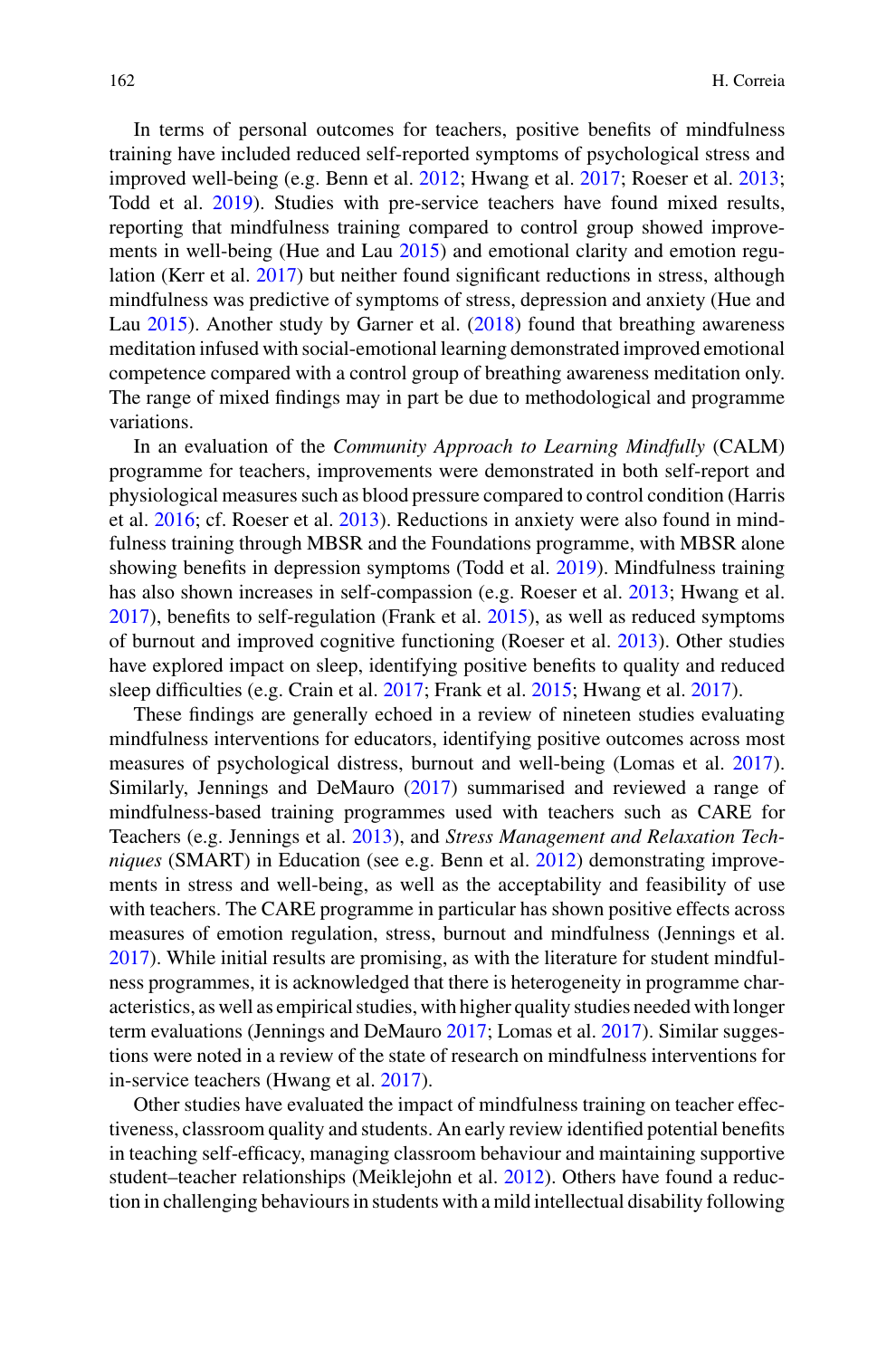teacher attendance at an 8-week mindfulness training programme applying mindfulness to the classroom (Singh et al. [2013\)](#page-15-8). It may also improve beliefs about challenging child behaviour in pre-service teachers (Garner et al. [2018\)](#page-13-7). Evaluation of the *CARE for Teachers* programme compared to waitlist control (Jennings et al. [2013\)](#page-14-9) and a cluster randomised trial (Jennings et al. [2017\)](#page-13-11) identified improved classroom quality interactions through the domain of emotional support. In contrast, another cluster randomised trial (Hwang et al. [2017\)](#page-13-5) found benefits to personal well-being (e.g. perceived stress, sleep) and students' sense of connectedness to teachers, but not in teaching efficacy or student–teacher relationships. Again, however, differences in outcomes may reflect differences in programme components, implementation or measurement.

Overall, despite the relatively small pool of studies, mindfulness training for teachers as reported in the literature seems to support personal resilience and wellbeing, and in some cases may also generate flow-on benefits to classroom environments and student behaviour. While there is limited literature with mixed findings for pre-service teachers, given the potential impact for teachers more broadly, some authors have suggested there may be potential benefit (Birchinall et al. [2019\)](#page-12-5). There is clearly a need for more high-quality studies and a need to explore how differences in programme design, implementation and measurement may impact on outcomes (Lomas et al. [2017\)](#page-14-12). This may be facilitated by further exploring potential processes and mediational factors that help us understand why mindfulness training, or what aspects of mindfulness, help to make a difference to well-being and resilience.

In particular, improvements in some aspects of mindfulness skills, such as observing, non-judgement and non-reactivity may be of importance and worth emphasising (e.g. Todd et al. [2019\)](#page-15-7). A qualitative synthesis by Hwang et al. [\(2017\)](#page-13-5) suggests the importance of awareness, and changing relationship to experience, potentially through non-reactivity, in supporting improved relationships and mindful coping to manage difficult emotions. This may highlight the importance of selfcompassion as an important mediator in improved well-being and reduced distress (Roeser et al. [2013\)](#page-14-10). Further, a review by Emerson et al. [\(2017\)](#page-13-12) suggests that mindfulness and self-compassion may lead to more effective emotion regulation processes and improved teacher efficacy, which together reduce stress. In combination, there is an emerging literature that may help to identify key facets worth highlighting, such as awareness of experience, orientations to experience such as non-reactivity and compassion, and factors related to emotion regulation to manage emotions.

In sum, the empirical research base evaluating the impact of mindfulness training and mindfulness-based programmes in education is heterogenous and complex, mirroring the diverse range of programmes offered in educational settings, and similarly mindfulness training tools, such as mobile phone apps, currently available worldwide. Given the paucity of high-quality studies to contribute to evidence-based practice, reviews of the empirical literature are understandably cautious (e.g. Hwang et al. [2017;](#page-13-5) Lomas et al. [2017;](#page-14-12) McKeering and Hwang [2019;](#page-14-6) Semple et al. [2017\)](#page-15-0). Nevertheless, the potential for mindfulness to contribute to improved resilience, personal well-being and interpersonal relationships in educational contexts remains promising (e.g. Jennings and DeMauro [2017\)](#page-13-1). Importantly, given the frequency of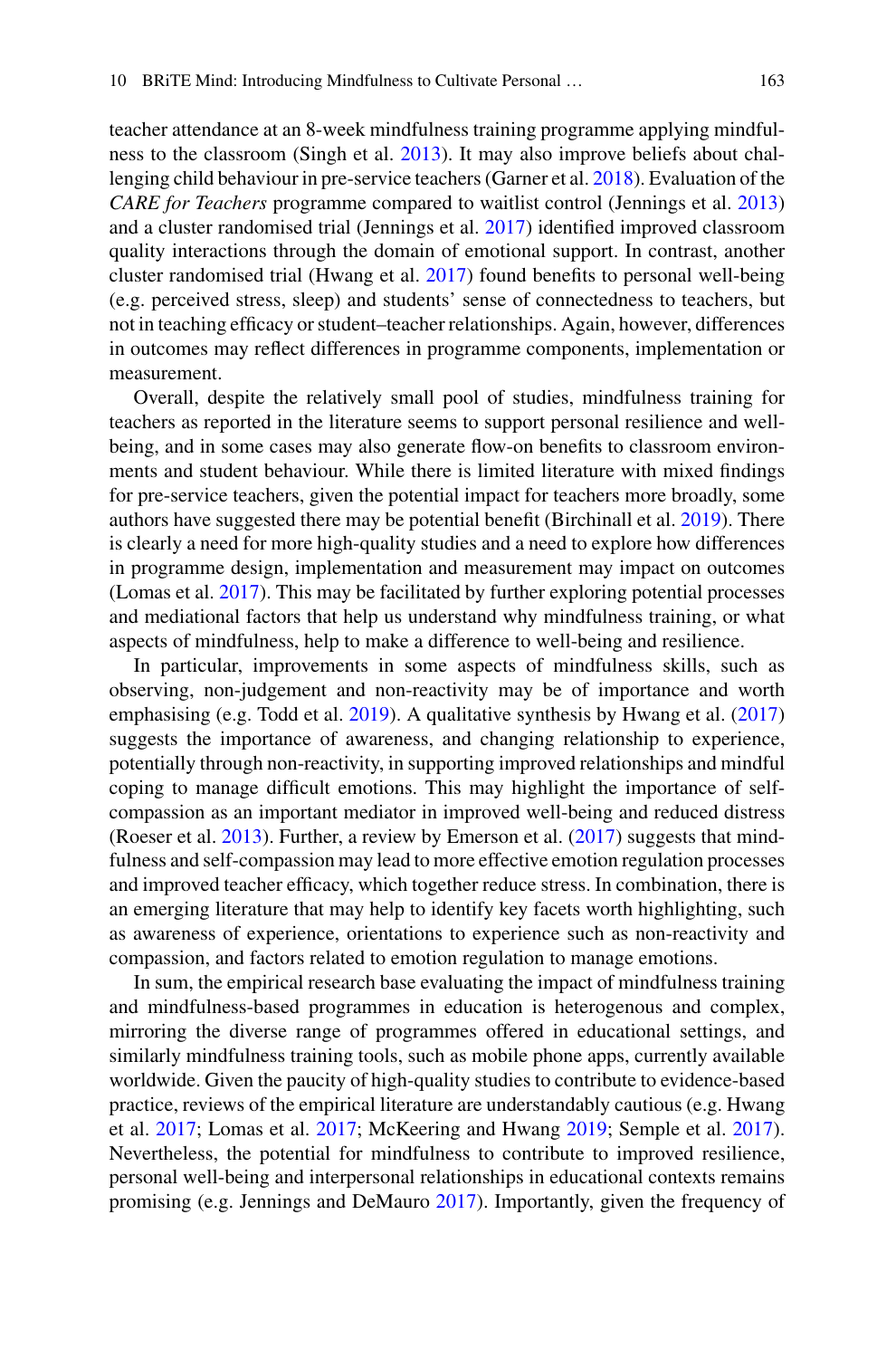reports in the media, educators may be interested in pursuing mindfulness practice independent (or unaware) of any concerns highlighted in the scientific literature.

In the current climate, it seems particularly important to develop easily accessible educational resources that introduce teachers to mindfulness related concepts, to support them in how they may use mindfulness to cultivate personal and professional resilience. BRiTE Mind is an online module introducing mindfulness developed for pre-service teachers, linked conceptually to resilience and embedded within the established online *Building Resilience in Teacher Education* (BRiTE) programme. Yet pre-service teachers in contemporary education settings are likely to have already heard about mindfulness, may have experience with mindfulness practice, and may be exposed to an accessible range of mindfulness programmes and tools. As such, BRiTE Mind attempts to take account of the complexities in the available literature, recognise existing experience, tools and programmes, and seek to translate these in a way that supports pre-service teachers to navigate how they may apply mindfulness practices and principles, to cultivate resilience in personal and professional contexts.

# **10.3 BRiTE Mind: Supporting the BRiTE Programme in Cultivating Mindful Resilience**

The potential for mindfulness to support resilience in teachers is a growing area of academic and professional interest. The core principles of mindfulness, such as being present oriented, with openness, acceptance, clarity and flexibility, may contribute to adaptive appraisals and action regulation that support coping for everyday resilience (Skinners and Beer [2016\)](#page-15-9). The online BRiTE programme provides a framework for understanding and developing resilience in teachers, centred around key concepts in BRiTE: **B**uilding resilience, **R**elationships, Wellbe**i**ng, **T**aking initiative, and **E**motions. An overview of how mindfulness may be linked to these concepts is described later.

There are several key aims and intentions in the development of BRiTE Mind. First, it aims to provide an introductory overview of mindfulness related concepts, to support developing resilience as explored through the BRiTE programme. Second, given the availability of mindfulness programmes and tools, the purpose of BRiTE Mind was not to replicate or create another mindfulness training programme, but rather to build and extend knowledge about mindfulness, clarifying common understandings and misconceptions that have been perpetuated in the media (e.g. Van Dam et al. [2018\)](#page-15-1). The intention here was to strengthen a balanced understanding of mindfulness as a concept and a practice rather than setting expectations that it is a quick fix, panacea, designed to encourage individual coping with systemic problems (see Correia and Strehlow [2018;](#page-13-13) Walsh [2016\)](#page-15-10). With this in mind, a third key aim was to support knowledge translation, with opportunities to scaffold application of mindfulness to personal and professional situations.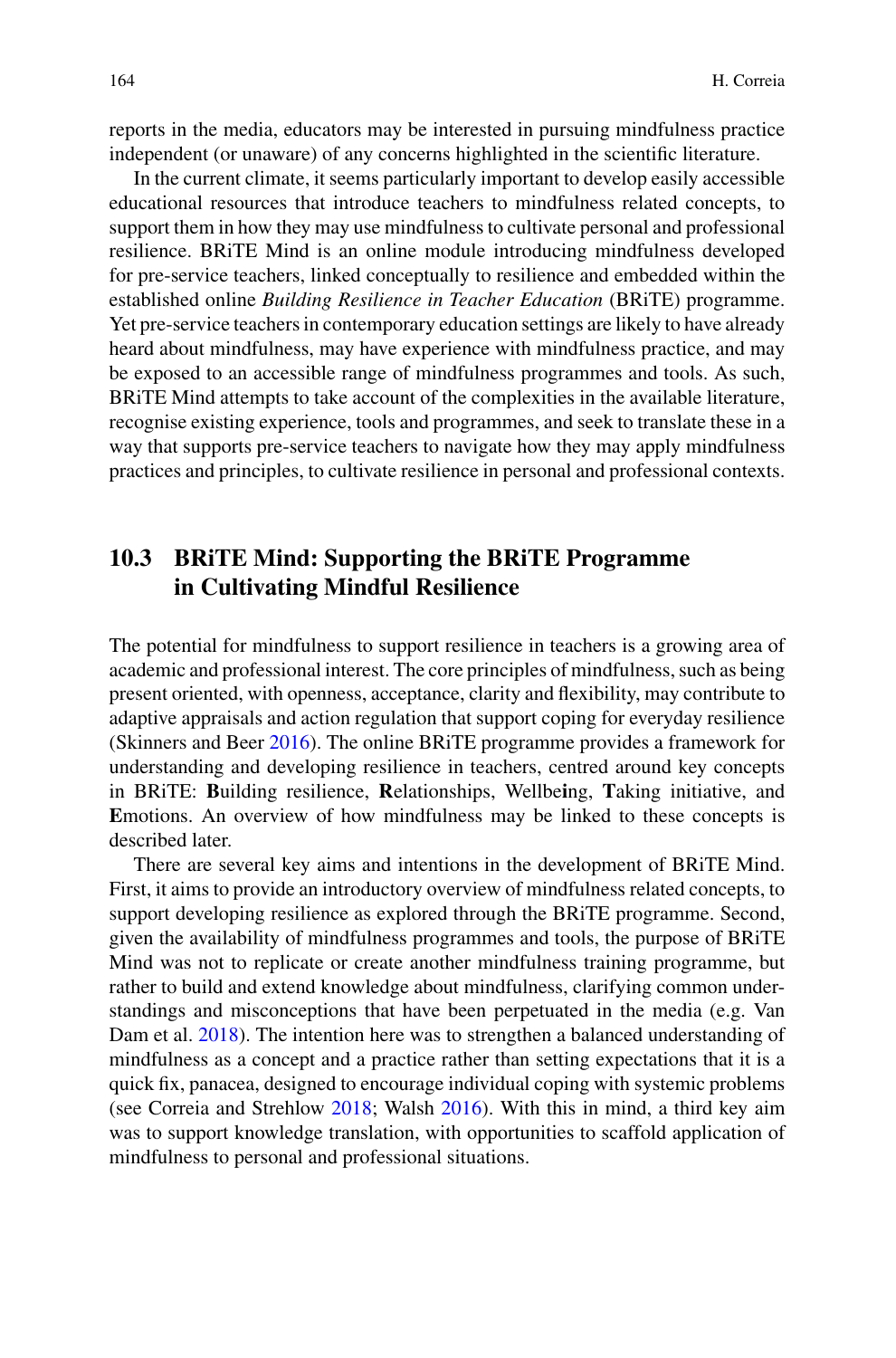#### **10.4 Key Elements of Mindfulness and Mindful Practice**

Introducing mindfulness through BRiTE Mind required a framework that could help pre-service teachers translate mindfulness concepts and practice into personal and professional contexts. Given the historical roots of mindfulness, as well as the diverse literature on its secular and empirical development, the semantic ambiguity makes distilling broad perspectives into key concepts challenging (Van Dam et al. [2018\)](#page-15-1). However, while the literature varies, a range of authors have attempted to identify core features and key components, from both contemporary and traditional perspectives. Distinguishing between core features may be helpful given some research identifying that different meditation practices that emphasise different qualities can have different effects (see e.g. Lippelt et al. [2014\)](#page-14-13). In BRiTE Mind, key elements are brought together in a broad framework (see Fig. [10.1\)](#page-6-0).

While other mindfulness practice models are available, the model here is necessarily simplified in order to enhance accessibility and orient introductory understanding about mindfulness. It captures key definitional qualities, is applied to a range of mindfulness meditation practices, and supports application of such qualities to specific personal and professional situations as described in BRiTE. These qualities are obviously interconnected and integrated in practice but are distinguished below.

- **Present**: Mindfulness practice is present oriented, and the emphasis is typically on immediate experience, as described in definitions (e.g. Bishop [2004\)](#page-12-7). This promotes learning that experiences are impermanent and transient, and practicing letting go, rather than getting caught in the past or the future (Kabat-Zinn [1994\)](#page-14-0). The model also recognises the importance of being fully present and connected with purpose.
- **Attention**: The gathering of attention in a purposeful way is included in most definitions, considered by some a primary feature of practice (Van Dam et al.

<span id="page-6-0"></span>

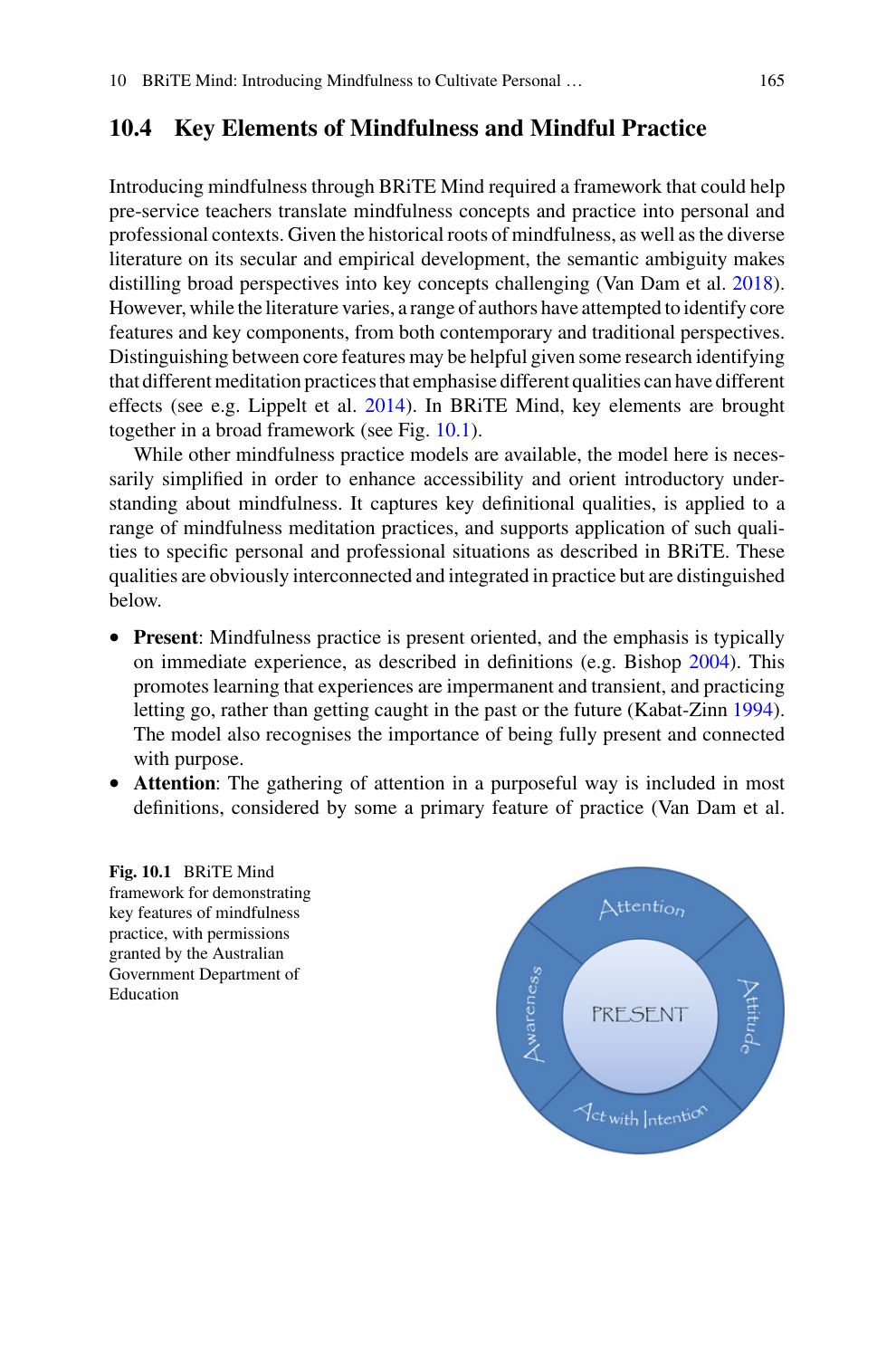[2018\)](#page-15-1). Mindfulness approaches recognise the automatic alerting nature of attention towards salient stimuli and practices attempt to train attention towards intentionality. This includes directing and orienting attention to a chosen object, shifting attention away from distractors back to the selected object of attention and sustaining or maintaining attention (see Jennings [2015a;](#page-13-3) Lutz et al. [2008\)](#page-14-2).

- **Awareness**: Attending to present moment experience allows us to tune in and become aware, observing with clarity the stimuli or reactions in our internal and external environments. Open monitoring allows us to observe different stimuli without necessarily becoming attached to any one of them (Lutz et al. [2008\)](#page-14-2). This may include describing through noting or labelling sensations, thoughts, feelings and impulses without acting on them (non-reactivity).
- **Attitude**: This is intended to capture the attitudes and qualities that provide a context for how we relate to attentional and awareness processes. This includes emotional tone and intentions (e.g. Van Dam et al. [2018\)](#page-15-1), and encompasses ethical values, which are key in teaching practices, especially around reducing harm and suffering, and promoting helpful ways of being. Attitudes of openness, curiosity, non-judgemental acceptance, patience, respect, dignity, compassion and kindness help us to gently observe and act without harmful reactivity, and generate helpful actions.
- **Act with Intention**: In addition to attention and attitude, some authors emphasise intention (Shapiro et al. [2016\)](#page-15-3), and others suggest that action regulation facilitates coping in teacher resilience (Skinner and Beers [2016\)](#page-15-9). Being mindful, consciously intentional in our actions allows us to respond with conscious intention, choice and flexibility, rather than just acting based on habits and automatic reactions learned from past experience (e.g. attachments and aversions). This reinforces non-reactivity, allowing thoughts, feelings, sensations to come and go, rather than subsuming to automatic or conditioned processes.

In BRiTE Mind, these are applied to typical practices and experiences such as breathing. For example, if experiencing distress and rumination about a difficult classroom experience, bringing *attention* to the breath in the *present* moment, tuning in with *awareness* to observe different sensations, bringing an *attitude* of nonjudgemental acceptance to those experiences, as well as compassion and care (rather than self criticism) when we become *aware* our mind has wandered, then *acting with intention* to redirect attention back to the breath, gently and kindly, time and again. Similarly, it is applied to interpersonal situations such as working with students: we can bring our *attention* to be truly *present* with full *awareness*—we notice, observe, and tune in to what the student is saying with an *attitude* of openness and curiosity, slowing ourselves down to listen deeply rather than through our own agenda. If we notice our mind has wandered, we bring our *attention* back to the present interaction, with an *attitude* of curiosity, kindness and compassion, with conscious *intention* in how we respond. The combination of these aspects are key in linking to resilience as explored through the BRiTE programme, and are relevant to cultivating resilience in both personal and professional contexts. For example, being mindfully present in family relationships is beneficial both to "switch off from work" to support work-life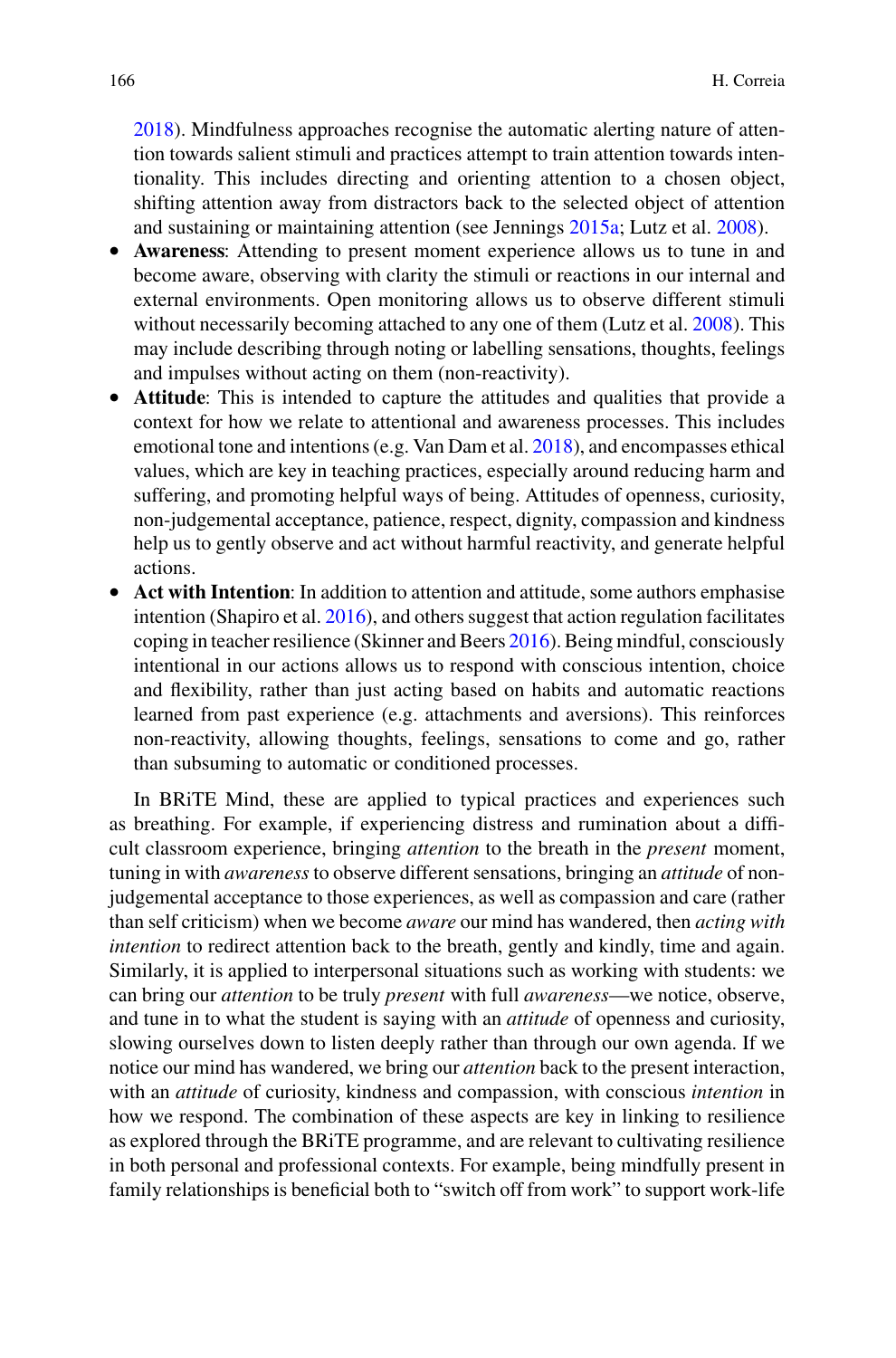balance, and also in staying present in personal relationships. Examples that highlight these aspects are explored in BRiTE Mind.

## **10.5 Links Between Resilience Concepts in BRiTE and Mindfulness Approaches**

Bringing together key concepts in BRiTE Mind provides an underlying framework to support key concepts of resilience outlined in the BRiTE program. Examples with links to teacher applications are provided in Table [10.1.](#page-9-0) The Emotion module in BRiTE is of key relevance to many resilience concepts in BRiTE, and support awareness of and management of emotions, which is similarly a core feature of mindfulness-based interventions. Shapiro et al. [\(2016\)](#page-15-3) suggest that mindfulness may promote coping in everyday resilience by reducing reactivity and impulsivity, promoting openness, flexibility and action regulation in response to emotions and adaptive post-event processing of emotions for learning. Empirically, research suggests that mindfulness may improve emotion regulation (Roemer et al. [2015\)](#page-14-14), including for teachers (Emerson et al. [2017\)](#page-13-12). This may be through reducing avoidance (e.g. Prakash et al. [2017\)](#page-14-15) and improving non-reactivity (e.g. Curtiss et al. [2017;](#page-13-14) Iani et al. [2019\)](#page-13-15). Mindfulness training may also help to reduce reactivity, as well as reduce worry and rumination, which may lead to improved mental health and well-being (Gu et al. [2015\)](#page-13-16). The mindfulness-based CARE programme for teachers specifically found positive benefits for adaptive emotion regulation (Jennings et al. [2017\)](#page-13-11).

To support emotion awareness in particular, BRiTE Mind refers to work by Gilbert [\(2013\)](#page-13-17) describing a model of emotion regulation systems including *threat*, emphasising protection from perceived danger, *drive* (incentive and resource seeking) and *affiliative soothing* (calming and affiliative focused). The model is part of Gilbert's compassion-based approaches (e.g. Compassionate Mind Training) and is based on research and models in affective neuroscience. Some authors describe a range of other systems (e.g. Panksepp [2005\)](#page-14-16) but the simplified model is intuitive in practice, and facilitates naming, labelling, and exploring the nature of emotional systems, with a recognition of how they may need to change. Gilbert [\(2013\)](#page-13-17) emphasises the important role of all systems in adaptive emotion regulation, such that underactivity of the soothing system (and/or overactivity of the threat/drive systems) may lead to experiences of chronic stress, highlighting how change might be needed. Further, with the soothing system potentially playing a key role in care, the balance of these systems is argued to be crucial in supporting compassion and developing a compassionate mind (Gilbert [2013\)](#page-13-17).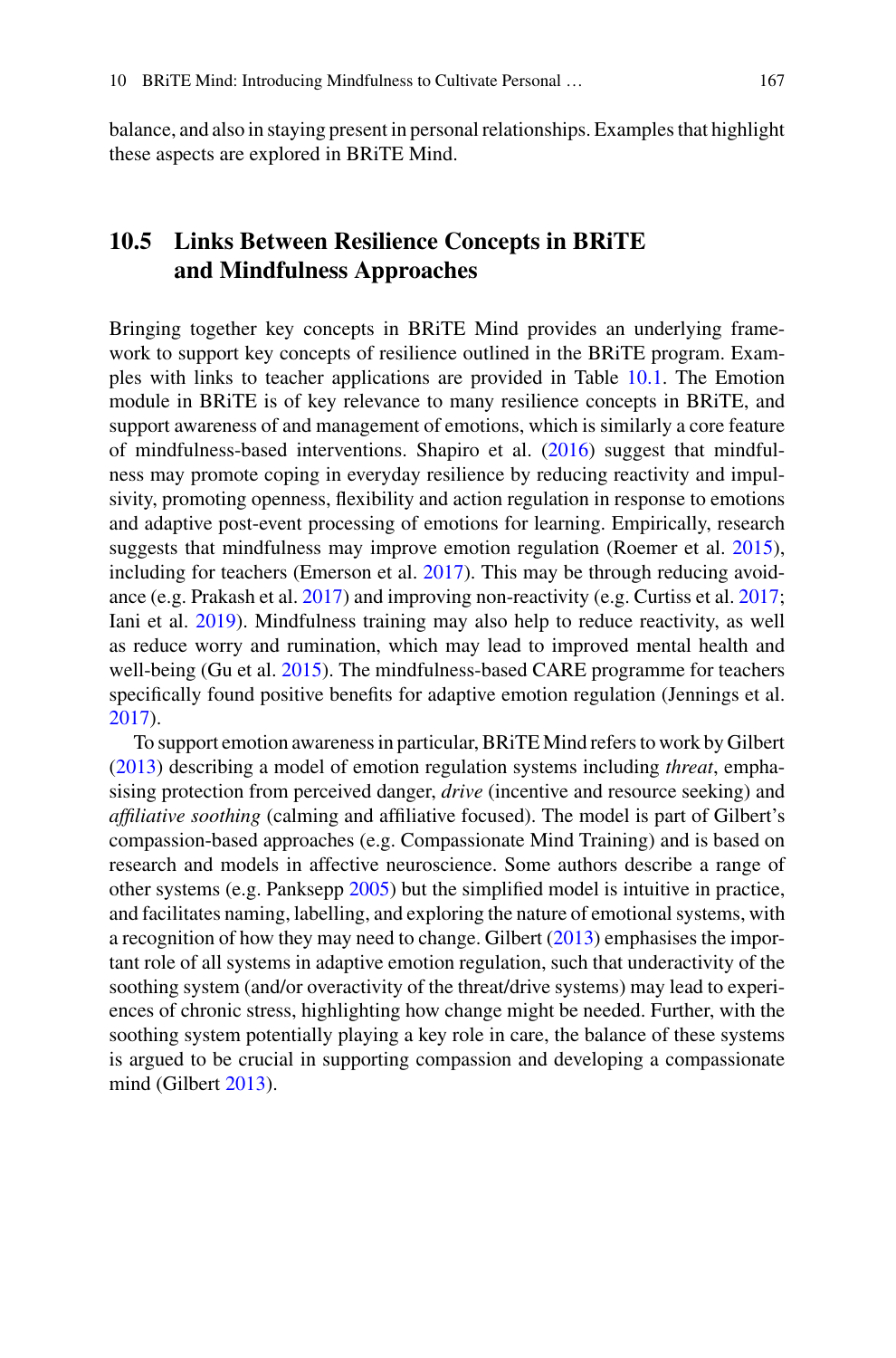| <b>Example BRiTE concepts</b>                                                                                                                                                                      | Example links to mindfulness                                                                                                                                                                                                                                                                                                                                                                                                                                  |
|----------------------------------------------------------------------------------------------------------------------------------------------------------------------------------------------------|---------------------------------------------------------------------------------------------------------------------------------------------------------------------------------------------------------------------------------------------------------------------------------------------------------------------------------------------------------------------------------------------------------------------------------------------------------------|
| <b>Building Resilience:</b><br>• Adaptive responding to challenges, stressors<br>and demands (both personally and<br>systemically) with sufficient resources in a<br>way that sustains wellbeing.  | • Mindful practices (e.g. mindful breathing) to<br>help calm and reduce personal threat<br>reactivity<br>• Awareness of automatic habits and reactions<br>(personally and systemically)<br>• Attitudes (e.g. care and discernment,<br>compassion) to acknowledge struggle and<br>motivate changes<br>• Act with intentions through action regulation<br>to reduce harm and promote adaptive flexible<br>responding (personally and systemically)              |
| <b>Relationships:</b><br>• Development and maintenance of positive<br>relationships<br>• Adapting to new communities<br>• Working together in teams                                                | • Present and connected through attention and<br>awareness in relationships with students and<br>staff<br>• Act with intention to bring mindful<br>awareness, attitudes (including ethical<br>values) of non-judgemental acceptance of<br>differences, kindness, compassion to<br>ourselves and others to work together<br>effectively                                                                                                                        |
| Wellbeing:<br>• Developing work-life balance<br>• Maintaining motivation through persistence<br>and self-efficacy<br>• Recognising and responding to (dis)stress to<br>support personal well-being | • Awareness of balance/imbalance of demands<br>and resources and the nature of related habits<br>• Remembering to bring attention to<br>experiences (including distress) with care<br>and discernment, and responding to distress<br>with kindness, compassion and seeking<br>support when needed<br>• Act with intention around time management                                                                                                              |
|                                                                                                                                                                                                    | to support self-care, maintain attentional<br>presence in non-work activities, and healthy<br>living                                                                                                                                                                                                                                                                                                                                                          |
| <b>Taking Initiative</b><br>• Problem-solving<br>• Help-seeking<br>• Communicating effectively                                                                                                     | • Mindful practices to slow down, observe<br>with non-reactivity, to understand problem<br>situations as they are, and be flexible and<br>adaptive to make choices with intention in<br>response<br>• Attitudes (e.g. care, compassion) to support<br>making changes to reduce struggle and seek<br>support<br>• Directing attention with gentle patience and<br>non-judgemental acceptance, kindness,<br>compassion to listen and communicate<br>effectively |

<span id="page-9-0"></span>**Table 10.1** Links between example concepts of resilience in BRiTE and Mindfulness approaches

(continued)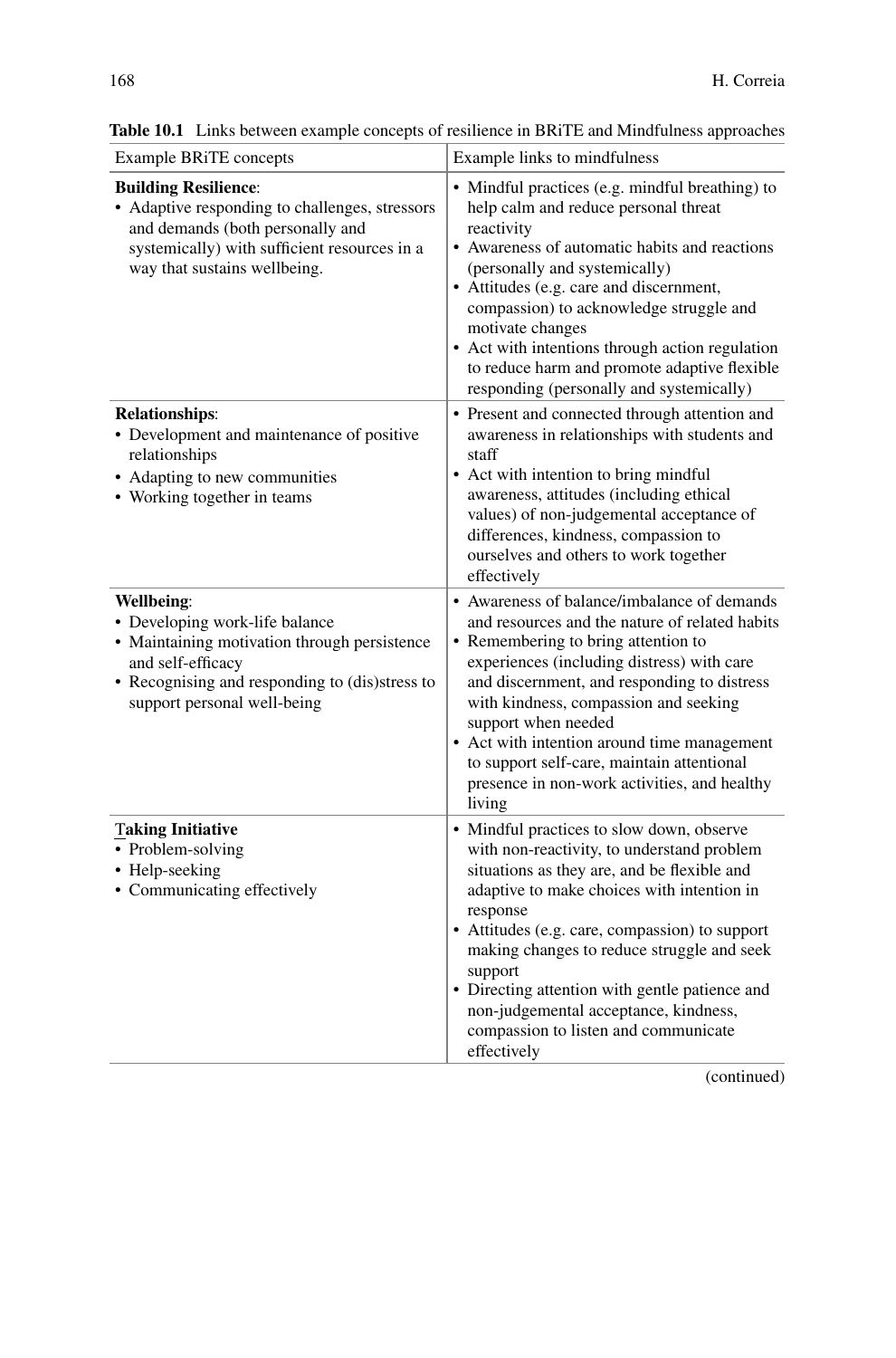| Example BRITE concepts                                                           | Example links to mindfulness                                                                                                                                                                                                                                                                            |
|----------------------------------------------------------------------------------|---------------------------------------------------------------------------------------------------------------------------------------------------------------------------------------------------------------------------------------------------------------------------------------------------------|
| <b>Emotions</b><br>• Awareness of and managing emotions<br>• Developing optimism | • Awareness of thoughts, physical responses,<br>impulses, habits, with non-reactivity; act<br>with intention to make choices about our<br>hehaviour<br>• Act with intention through breathing, with<br>mindful attitudes of openness, curiosity,<br>non-judgemental acceptance, patience,<br>compassion |

**Table 10.1** (continued)

# **10.6 Application to Teacher Experiences—Examples of Mindful Responding in Practice**

One of the key aims was to support knowledge translation of mindfulness approaches into personal and professional experiences. Some examples of mindful responding in practice and application to teacher experiences are provided in Table [10.2.](#page-11-0) The BRiTE Mind module attempts to bring these kinds of applications to experiences to life through an interactive module, where participants are invited to engage with online activities that promote clarification, observation, reflection and enquiry. For example, in recognising that many individuals may already have experienced mindful moments, participants are invited to share a "mindful moment" to the community, prompted to provide a description that emphasizes awareness and observations of experience rather than a narrative.

In particular, however, participants are invited to explore six case scenarios of typical teacher experiences in personal and professional contexts (developed by Mansfield). These case scenarios are similar to those presented in Table [10.2.](#page-11-0) Using an interactive web-based tool, participants can generate the likely relative intensity of different emotion regulation systems (threat, drive, soothing), adapted from Gilbert's [\(2013\)](#page-13-17) model. Participants are also invited to generate examples of possible changes that could be made to improve adaptive responses. For each of the cases, participants are also invited to differentiate between responses that may be more reflective of autopilot/automatic reactivity as compared to the application of mindful approaches to responding, highlighting a key concept from mindfulness-based interventions such as MBSR (e.g. Kabat-Zinn [1994\)](#page-14-0). Participants can also interact with the framework in Fig. [10.1](#page-6-0) to generate how each aspect might support the development of mindful responding similar to the examples in Table [10.2,](#page-11-0) and linked to concepts of resilience in BRiTE.

While BRiTE Mind should be considered an educational resource to support the application of mindfulness rather than a mindfulness-based programme per se, the module does provide links to sample practices, whilst recognising that the development of sustained personal practice is best supported by a mindfulness teacher. In addition, at the end of the module, participants are provided with a range of resources, highlighting empirically evaluated programmes, interventions and tools.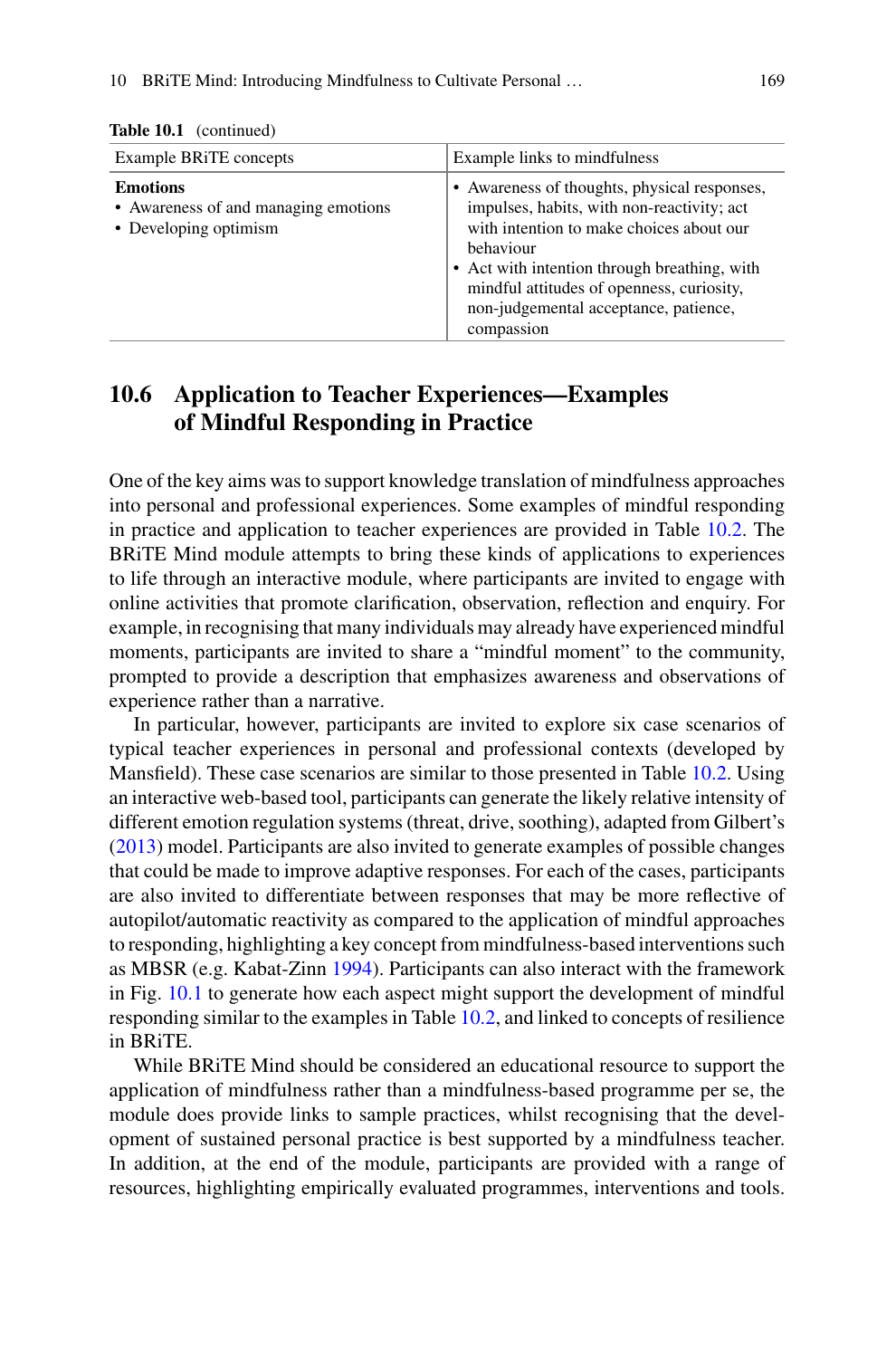| Example case and BRiTE concepts                                                                                                                                                                                                                                                                                                                        | Example of mindful approach to teacher<br>experiences                                                                                                                                                                                                                                                                                                                                                                                                                                                                                                                                                                                                                                                                                                                                                                                                                                                                                                                                                                                       |
|--------------------------------------------------------------------------------------------------------------------------------------------------------------------------------------------------------------------------------------------------------------------------------------------------------------------------------------------------------|---------------------------------------------------------------------------------------------------------------------------------------------------------------------------------------------------------------------------------------------------------------------------------------------------------------------------------------------------------------------------------------------------------------------------------------------------------------------------------------------------------------------------------------------------------------------------------------------------------------------------------------------------------------------------------------------------------------------------------------------------------------------------------------------------------------------------------------------------------------------------------------------------------------------------------------------------------------------------------------------------------------------------------------------|
| Case example: Teacher-student conflict:<br>student seems oppositional and seems to<br>encourage other students to act the same<br>• Building Resilience: adaptive responding to<br>challenges, stressors and demands<br>• Relationships: Development and<br>maintenance of positive relationships<br>• Emotions: Awareness of and managing<br>emotions | "In the moment, I am aware that my threat<br>system becomes activated-I notice my own<br>self criticism and worry about losing control of<br>the class. I pause to bring mindful attention to<br>my breathing, whilst remaining present in<br>class. This slowing down helps me to "step<br>back", to bring an attitude of acceptance and<br>compassion to the situation, seeing it for what<br>is really is: two human beings feeling<br>threatened, struggling—trying to cope and<br>maintain control over the situation. I remind<br>my self of my ethical values and intentions to<br>play my PART: responding through Presence,<br>Attunement, Resonance, and Trust to respond<br>warmly to the student rather than defensively.<br>An attitude of acceptance also helps me to<br>recognise my difficulties with the situation and<br>act with intention to seek consultation with<br>senior staff."                                                                                                                                   |
| Case example: Teacher is out at a social event<br>and is distracted and pre-occupied with<br>thoughts and about difficulties with a class.<br>• Wellbeing: e.g. Developing work-life<br>balance, recognising and responding to<br>(dis)stress<br>· Taking initiative: e.g. Problem solving, Help<br>seeking                                            | "While I am out with friends, I notice that my<br>mind keeps wandering to thoughts of work.<br>Rather than get caught up with judging myself<br>about being distracted, I bring warm<br>acceptance and compassionate understanding<br>to recognising that this is because I have high<br>standards and want to solve problems<br>quickly-but I also acknowledge that right<br>now what is helpful for self-care is switching<br>off from work and being present to my<br>relationships. I bring attention to listening,<br>following the conversation. Each time my<br>attention wanders I bring it back to the sounds<br>of others, opening up to the joy around me with<br>an attitude of appreciation. This helps me to<br>feel a sense of safeness and soothing to feel<br>recharged. At work the next day, I use mindful<br>practices to slow down and assess the<br>difficulties with non-reactivity, so I can more<br>easily brainstorm different options that I can<br>raise in the next staff meeting and be open to<br>feedback." |

<span id="page-11-0"></span>**Table 10.2** Example applications of mindful responses in practice

This is intended to support those interested in mindfulness to engage in a more structured process for mindfulness training.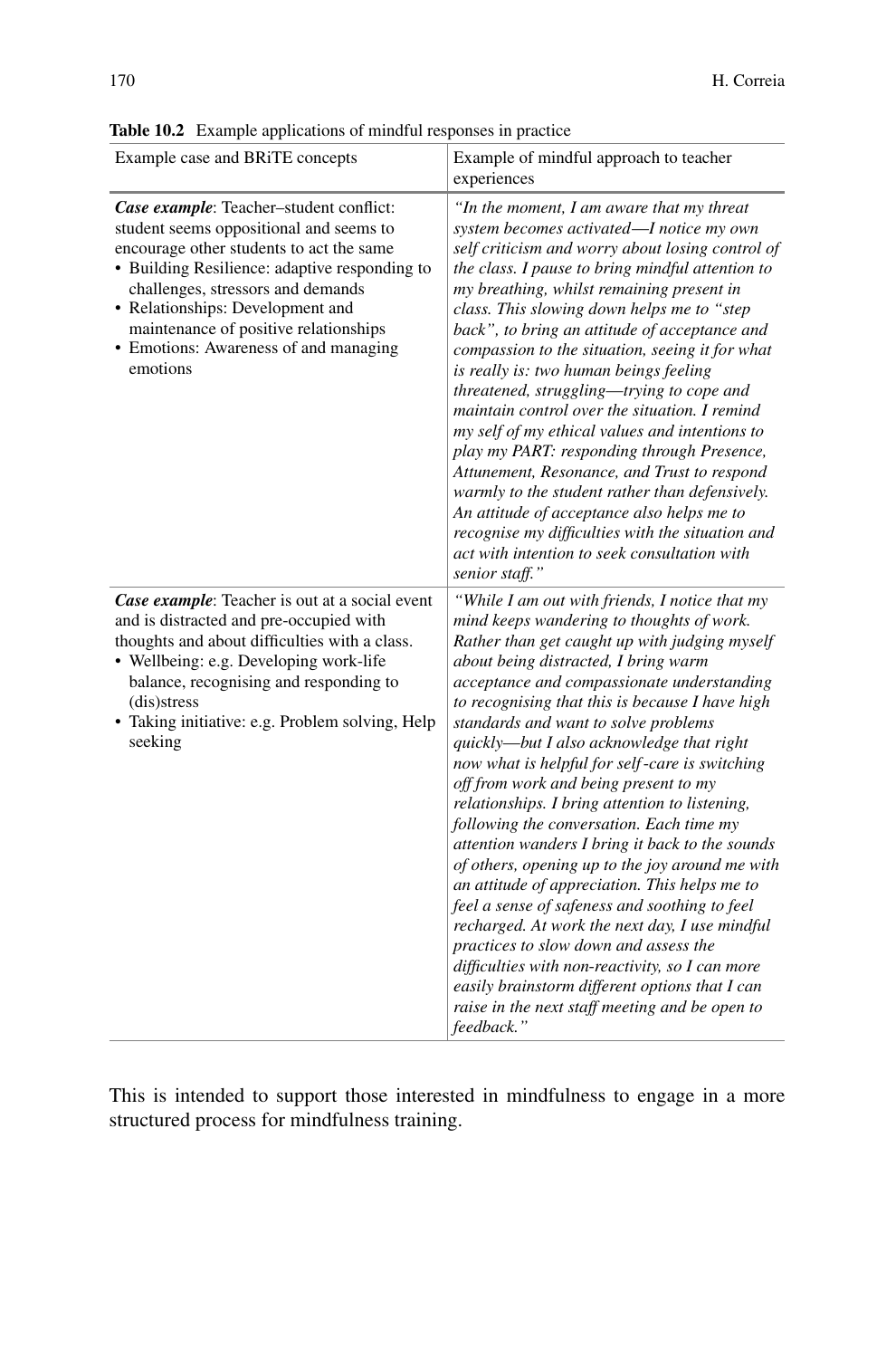## **10.7 Limitations and Conclusions**

As an introductory module to mindfulness as linked to BRiTE, there are clear limits of what can be included. Given the historical roots of mindfulness, as well as the diverse literature on its secular and empirical development, there is semantic ambiguity in the field, and distilling broad perspectives into key concepts can be challenging (Van Dam et al. [2018\)](#page-15-1). This is especially the case given that mindfulness practices historically have been embedded within years of intense experiential and contemplative training to facilitate insight and understanding. Even as an introductory module, the capacity for BRiTE Mind to improve and clarify understandings of mindfulness related concepts as related to resilience in BRiTE will need to be evaluated through future research. Nevertheless, BRiTE Mind does make an attempt to clarify common understandings, with explicit discussion about misconceptions, whilst balancing this with the potential benefits in application, and supporting the existing empirical literature linking mindfulness training and resilience. One of the strengths of BRiTE Mind is the inclusion of a framework that supports generalisable application of mindfulness qualities and translation of this into personal and professional teacher contexts, which may optimise mindful responding and cultivate resilience in pre-service teachers.

**Acknowledgements** BriTEMind was developed in collaboration with Caroline Mansfield and Claire Botman, whose ingenuity, creativity, and patience, made BRiTEMind possible.

### **References**

- <span id="page-12-3"></span>Alper, S. A. (2016). *Mindfulness meditation in psychotherapy: An integrated model for clinicians*. Oakland, CA: New Harbinger Publications.
- <span id="page-12-1"></span>Baer, R. A., Smith, G. T., Hopkins, J., Krietemeyer, J., & Toney, L. (2006). Using self-report [assessment methods to explore facets of mindfulness.](https://doi.org/10.1177/1073191105283504) *Assessment, 13*(1), 27–45. https://doi.org/ 10.1177/1073191105283504.
- <span id="page-12-6"></span>Benn, R., Akiva, T., Arel, S., & Roeser, R. W. (2012). Mindfulness training effects for parents and [educators of children with special needs.](https://doi.org/10.1037/a0027537) *Developmental Psychology, 48*(5), 1476–1487. https:// doi.org/10.1037/a0027537.
- <span id="page-12-5"></span>Birchinall, L., Spendlove, D., & Buck, R. (2019). In the moment: Does mindfulness hold the key to improving the resilience and wellbeing of pre-service teachers*?*. *Teaching and Teacher Education, 86,* 102919. [https://doi.org/10.1016/j.tate.2019.102919.](https://doi.org/10.1016/j.tate.2019.102919)
- <span id="page-12-7"></span>Bishop, S. R. (2004). Mindfulness: A Proposed Operational Definition. *Clinical Psychology: Science and Practice, 11*(3), 230–241. [https://doi.org/10.1093/clipsy/bph077.](https://doi.org/10.1093/clipsy/bph077)
- <span id="page-12-0"></span>Bishop, S. R. et al. (2004). Mindfulness: A proposed operational definition. *Clinical Psychology: Science and Practice*, *11*(3), 230–241. [https://doi.org/10.1093/clipsy/bph077.](https://doi.org/10.1093/clipsy/bph077)
- <span id="page-12-2"></span>Blanke, E. S., & Brose, A. (2017). Mindfulness in daily life: A multidimensional approach. *Mindfulness, 8*(3), 737–750. [https://doi.org/10.1007/s12671-016-0651-4.](https://doi.org/10.1007/s12671-016-0651-4)
- <span id="page-12-4"></span>Braun, S. S., Roeser, R. W., Mashburn, A. J., & Skinner, E. (2019). Middle school teachers' mindfulness, occupational health and well-being, and the quality of teacher-student interactions. *Mindfulness, 10*(2), 245–255. [https://doi.org/10.1007/s12671-018-0968-2.](https://doi.org/10.1007/s12671-018-0968-2)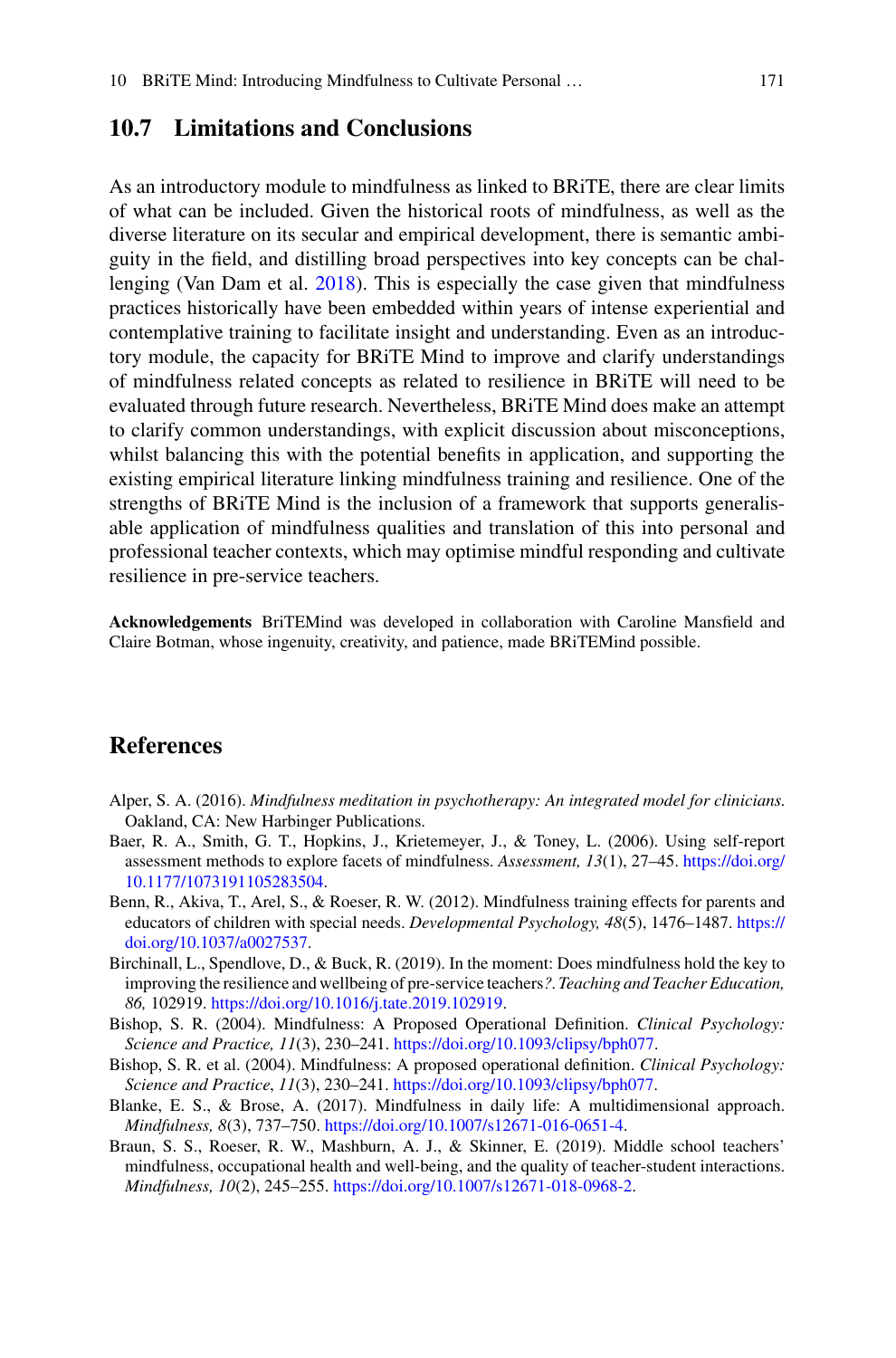- <span id="page-13-13"></span>Correia, H. M., & Strehlow, K. (2018). Mindful Care and Compassion in Higher Education: Cultivating Communities of Practice. In N. Lemon & S. McDonough (eds.), *Mindfulness in the Academy* (pp. 189–202). Singapore: Springer. [https://doi.org/10.1007/978-981-13-2143-6\\_12.](https://doi.org/10.1007/978-981-13-2143-6_12)
- <span id="page-13-10"></span>Crain, T. L., Schonert-Reichl, K. A., & Roeser, R. W. (2017). Cultivating teacher mindfulness: Effects of a randomized controlled trial on work, home, and sleep outcomes. *Journal of Occupational Health Psychology, 22*(2), 138–152. [https://doi.org/10.1037/ocp0000043.](https://doi.org/10.1037/ocp0000043)
- <span id="page-13-14"></span>Curtiss, J., Klemanski, D. H., Andrews, L., Ito, M., & Hofmann, S. G. (2017). The conditional process model of mindfulness and emotion regulation: An empirical test. *Journal of Affective Disorders, 212*, 93–100. [https://doi.org/10.1016/j.jad.2017.01.027.](https://doi.org/10.1016/j.jad.2017.01.027)
- <span id="page-13-12"></span>Emerson, L.-M., Leyland, A., Hudson, K., Rowse, G., Hanley, P., & Hugh-Jones, S. (2017). Teaching mindfulness to teachers: A systematic review and narrative synthesis. *Mindfulness, 8*(5), 1136– 1149. [https://doi.org/10.1007/s12671-017-0691-4.](https://doi.org/10.1007/s12671-017-0691-4)
- <span id="page-13-2"></span>Felver, J. C., Celis-de Hoyos, C. E., Tezanos, K., & Singh, N. N. (2016). A systematic review of [mindfulness-based interventions for youth in school settings.](https://doi.org/10.1007/s12671-015-0389-4) *Mindfulness, 7*(1), 34–45. https:// doi.org/10.1007/s12671-015-0389-4.
- <span id="page-13-0"></span>Flett, J. A. M., Hayne, H., Riordan, B. C., Thompson, L. M., & Conner, T. S. (2019). Mobile mindfulness meditation: A randomised controlled trial of the effect of two popular apps on mental health. *Mindfulness, 10*(5), 863–876. [https://doi.org/10.1007/s12671-018-1050-9.](https://doi.org/10.1007/s12671-018-1050-9)
- <span id="page-13-9"></span>Frank, J. L., Reibel, D., Broderick, P., Cantrell, T., & Metz, S. (2015). The effectiveness of mindfulness-based stress reduction on educator stress and well-being: Results from a pilot study. *Mindfulness, 6*(2), 208–216. [https://doi.org/10.1007/s12671-013-0246-2.](https://doi.org/10.1007/s12671-013-0246-2)
- <span id="page-13-7"></span>Garner, P. W., Bender, S. L., & Fedor, M. (2018). Mindfulness-based SEL programming to increase preservice teachers' mindfulness and emotional competence. *Psychology in the Schools, 55*(4), 377–390. [https://doi.org/10.1002/pits.22114.](https://doi.org/10.1002/pits.22114)
- <span id="page-13-17"></span>Gilbert, P. (2013). *The Compassionate Mind*. London: Constable Robinson.
- <span id="page-13-16"></span>Gu, J., Strauss, C., Bond, R., & Cavanagh, K. (2015). How do mindfulness-based cognitive therapy and mindfulness-based stress reduction improve mental health and wellbeing? A systematic [review and meta-analysis of mediation studies.](https://doi.org/10.1016/j.cpr.2015.01.006) *Clinical Psychology Review, 37,* 1–12. https:// doi.org/10.1016/j.cpr.2015.01.006.
- <span id="page-13-8"></span>Harris, A. R., Jennings, P. A., Katz, D. A., Abenavoli, R. M., & Greenberg, M. T. (2016). Promoting stress management and wellbeing in educators: Feasibility and efficacy of a school-based yoga and mindfulness intervention. *Mindfulness, 7*(1), 143–154. [https://doi.org/10.1007/s12671-015-](https://doi.org/10.1007/s12671-015-0451-2) 0451-2.
- <span id="page-13-6"></span>Hue, M., & Lau, N. (2015). Promoting well-being and preventing burnout in teacher education: A pilot study of a mindfulness-based programme for pre-service teachers in Hong Kong. *Teacher Development, 19*(3), 381–401. [https://doi.org/10.1080/13664530.2015.1049748.](https://doi.org/10.1080/13664530.2015.1049748)
- <span id="page-13-5"></span>Hwang, Y.-S., Bartlett, B., Greben, M., & Hand, K. (2017). A systematic review of mindfulness interventions for in-service teachers: A tool to enhance teacher wellbeing and performance. *Teaching and Teacher Education, 64,* 26–42. [https://doi.org/10.1016/j.tate.2017.01.015.](https://doi.org/10.1016/j.tate.2017.01.015)
- <span id="page-13-15"></span>Iani, L., Lauriola, M., Chiesa, A., & Cafaro, V. (2019). Associations between mindfulness and emotion regulation: The key role of describing and nonreactivity. *Mindfulness, 10*(2), 366–375. [https://doi.org/10.1007/s12671-018-0981-5.](https://doi.org/10.1007/s12671-018-0981-5)
- <span id="page-13-3"></span>Jennings, P. A. (2015a). *Mindfulness for teachers: Simple skills for peace and productivity in the classroom* (1st ed.). New York: W.W. Norton and Company.
- <span id="page-13-4"></span>Jennings, P. A. (2015b). Early childhood teachers' well-being, mindfulness and self-compassion in relation to classroom quality and attitudes towards challenging students. *Mindfulness, 6*(4), 732–743. [https://doi.org/10.1007/s12671-014-0312-4.](https://doi.org/10.1007/s12671-014-0312-4)
- <span id="page-13-11"></span>Jennings, P. A., Brown, J. L., Frank, J. L., Doyle, S., Oh, Y., Davis, R., et al. (2017). Impacts of the CARE for Teachers program on teachers' social and emotional competence and classroom interactions. *[Journal of Educational Psychology, 109](https://doi.org/10.1037/edu0000187)*(7), 1010–1028. https://doi.org/10.1037/edu 0000187.
- <span id="page-13-1"></span>Jennings, P. A., & DeMauro, A. A. (2017). Individual-level interventions: Mindfulness-based approaches to reducing stress and improving performance among teachers. In T. M. McIntyre,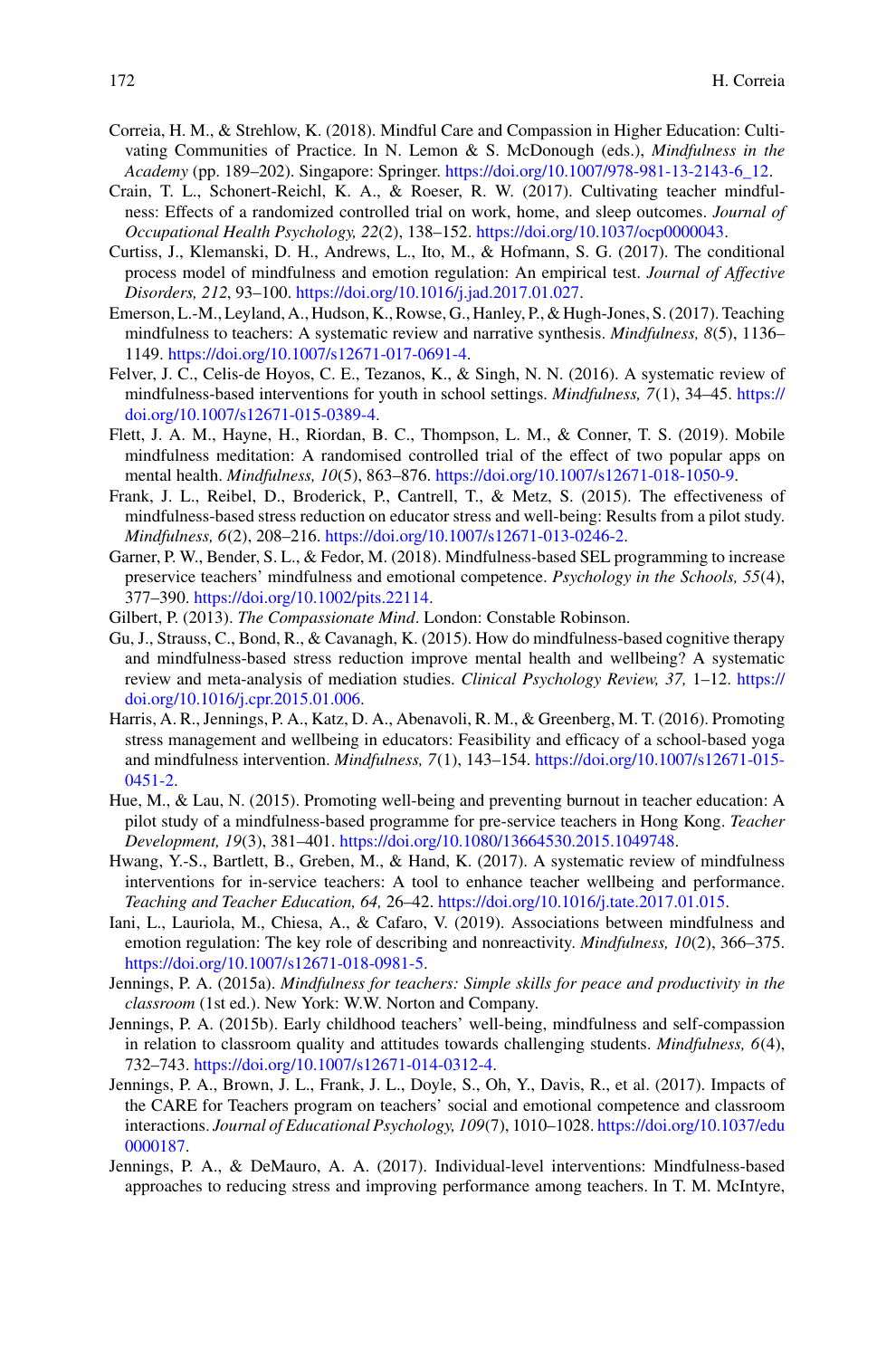[S. E. McIntyre, and D. J. Francis \(Eds.\),](https://doi.org/10.1007/978-3-319-53053-6_14) *Educator stress* (pp. 319–346). https://doi.org/10.1007/ 978-3-319-53053-6\_14.

- <span id="page-14-9"></span>Jennings, P. A., Frank, J. L., Snowberg, K. E., Coccia, M. A., & Greenberg, M. T. (2013). Improving classroom learning environments by Cultivating Awareness and Resilience in Education (CARE): [Results of a randomized controlled trial.](https://doi.org/10.1037/spq0000035) *School Psychology Quarterly, 28*(4), 374–390. https:// doi.org/10.1037/spq0000035.
- <span id="page-14-0"></span>Kabat-Zinn, J. (1994). *Wherever you go, there you are: Mindfulness meditation in everyday life*. New York: Hyperion.
- <span id="page-14-11"></span>Kerr, S. L., Lucas, L. J., DiDomenico, G. E., Mishra, V., Stanton, B. J., Shivde, G., Pero, A. N., Runyen, M. E., & Terry, G. M. (2017). Is mindfulness training useful for pre-service teachers? [An exploratory investigation.](https://doi.org/10.1080/10476210.2017.1296831) *Teaching Education, 28*(4), 349–359. https://doi.org/10.1080/104 76210.2017.1296831.
- <span id="page-14-13"></span>Lippelt, D. P., Hommel, B., & Colzato, L. S. (2014). Focused attention, open monitoring and loving kindness meditation: Effects on attention, conflict monitoring, and creativity—A review.*Frontiers in Psychology*, *5.* [https://doi.org/10.3389/fpsyg.2014.01083.](https://doi.org/10.3389/fpsyg.2014.01083)
- <span id="page-14-12"></span>Lomas, T., Medina, J. C., Ivtzan, I., Rupprecht, S., & Eiroa-Orosa, F. J. (2017). The impact of mindfulness on the wellbeing and performance of educators: A systematic review of the empirical literature. *[Teaching and Teacher Education, 61](https://doi.org/10.1016/j.tate.2016.10.008)*, 132–141. https://doi.org/10.1016/j.tate.2016. 10.008.
- <span id="page-14-7"></span>Long, A. C. J., Renshaw, T. L., & Camarota, D. (2018). Classroom management in an urban, alternative school: A comparison of Mindfulness and behavioral approaches. *Contemporary School Psychology, 22*(3), 233–248. [https://doi.org/10.1007/s40688-018-0177-y.](https://doi.org/10.1007/s40688-018-0177-y)
- <span id="page-14-2"></span>Lutz, A., Slagter, H. A., Dunne, J. D., & Davidson, R. J. (2008). Attention regulation and monitoring in meditation. *Trends in Cognitive Sciences, 12*(4), 163–169. [https://doi.org/10.1016/j.tics.2008.](https://doi.org/10.1016/j.tics.2008.01.005) 01.005.
- <span id="page-14-5"></span>Maynard, B. R., Solis, M. R., Miller, V. L., & Brendel, K. E. (2017). Mindfulness-based interventions for improving cognition, academic achievement, behavior, and socioemotional functioning of [primary and secondary school students.](https://doi.org/10.4073/CSR.2017.5) *Campbell Systematic Reviews, 13*(1), 1–144. https://doi. org/10.4073/CSR.2017.5.
- <span id="page-14-6"></span>McKeering, P., & Hwang, Y.-S. (2019). A systematic review of mindfulness-Based school inter[ventions with early adolescents.](https://doi.org/10.1007/s12671-018-0998-9) *Mindfulness, 10*(4), 593–610. https://doi.org/10.1007/s12671- 018-0998-9.
- <span id="page-14-3"></span>Mansfield, C. F., Beltman, S., Broadley, T., & Weatherby-Fell, N. (2016). *BRiTE: Building resilience in teacher education*. Australia: Department of Education and Training.
- <span id="page-14-4"></span>Meiklejohn, J., Phillips, C., Freedman, M. L., Griffin, M. L., Biegel, G., Roach, A., et al. (2012). Integrating Mindfulness training into K-12 Education: Fostering the resilience of teachers and students. *Mindfulness, 3*(4), 291–307. [https://doi.org/10.1007/s12671-012-0094-5.](https://doi.org/10.1007/s12671-012-0094-5)
- <span id="page-14-8"></span>Molloy Elreda, L., Jennings, P. A., DeMauro, A. A., Mischenko, P. P., & Brown, J. L. (2019). Protective effects of interpersonal mindfulness for teachers' emotional supportiveness in the classroom. *Mindfulness, 10*(3), 537–546. [https://doi.org/10.1007/s12671-018-0996-y.](https://doi.org/10.1007/s12671-018-0996-y)
- <span id="page-14-16"></span>Panksepp, J. (2005). Affective consciousness: Core emotional feelings in animals and humans. *Consciousness and Cognition, 14*(1), 30–80. [https://doi.org/10.1016/j.concog.2004.10.004.](https://doi.org/10.1016/j.concog.2004.10.004)
- <span id="page-14-15"></span>Prakash, R. S., Whitmoyer, P., Aldao, A., & Schirda, B. (2017). Mindfulness and emotion regulation in older and young adults. *[Aging and Mental Health, 21](https://doi.org/10.1080/13607863.2015.1100158)*(1), 77–87. https://doi.org/10.1080/136 07863.2015.1100158.
- <span id="page-14-14"></span>Roemer, L., Williston, S. K., & Rollins, L. G. (2015). Mindfulness and emotion regulation. *Current Opinion in Psychology, 3,* 52–57. [https://doi.org/10.1016/j.copsyc.2015.02.006.](https://doi.org/10.1016/j.copsyc.2015.02.006)
- <span id="page-14-10"></span>Roeser, R. W., Schonert-Reichl, K. A., Jha, A., Cullen, M., Wallace, L., Wilensky, R., et al. (2013). Mindfulness training and reductions in teacher stress and burnout: Results from two randomized, waitlist-control field trials. *[Journal of Educational Psychology, 105](https://doi.org/10.1037/a0032093)*(3), 787–804. https://doi.org/ 10.1037/a0032093.
- <span id="page-14-1"></span>Siegel, D. J., Siegel, M. W., & Parker, S. C. (2016). Internal education and the roots of resilience: Relationships and reflection as the new R's of Education. In K. A. Schonert-Reichl & R. W.